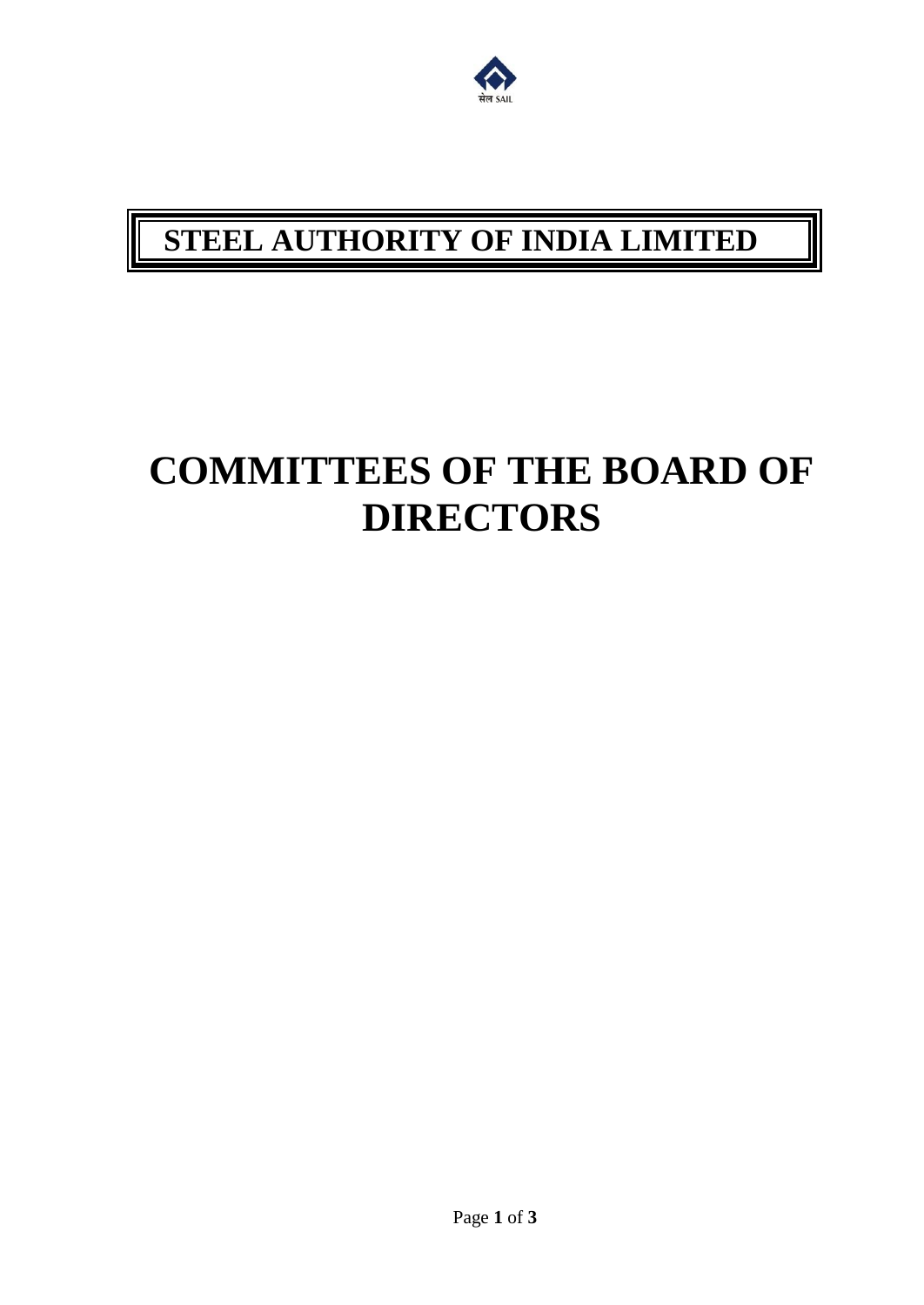

## **COMMITTEES OF THE BOARD (W.E.F. 28th December, 2021)**

| SI.              | Name of the                            | <b>Members of the Committee</b>                           | <b>Terms of Reference of the Committee</b>                                         |
|------------------|----------------------------------------|-----------------------------------------------------------|------------------------------------------------------------------------------------|
| No.              | <b>Committee</b>                       |                                                           | in brief                                                                           |
| 1.               | <b>Audit Committee</b>                 | Shri Sagi Kasi Viswanatha -<br>➤                          | As per the Companies Act, 2013, SEBI<br>$\blacktriangleright$                      |
|                  |                                        | Chairman                                                  | Regulations and DPE Guidelines.                                                    |
|                  |                                        | Shri N. Shankarappa<br>➤                                  |                                                                                    |
|                  |                                        | Shri Ashok Kumar Tripathy                                 |                                                                                    |
|                  |                                        | Smt. Neelam Sonker                                        |                                                                                    |
|                  |                                        | Shri Kanhaiya Sarda<br>➤                                  |                                                                                    |
|                  |                                        | Director (I/c-BSP)<br>➤                                   |                                                                                    |
|                  |                                        | Director(Finance) -Invitee<br>➤                           |                                                                                    |
|                  |                                        | Head of Internal Audit - Invitee<br>➤                     |                                                                                    |
| 2.               | <b>Stakeholders</b>                    | Smt. Neelam Sonker - Chairman<br>$\blacktriangleright$    | $\blacktriangleright$<br>look<br>into<br>To<br>the<br>re-dressal<br>of             |
|                  | Relationship                           | Shri N. Shankarappa<br>➤                                  | Shareholders'<br>and<br>Investors'                                                 |
|                  | Committee                              | Shri Sagi Kasi Viswanatha Raju<br>➤                       | complaints like non-transfer of shares,                                            |
|                  |                                        | Director(Finance)<br>➤                                    | non receipt of balance sheet, non                                                  |
|                  |                                        | Director(Personnel)<br>≻                                  | receipt of declared dividends, etc.                                                |
| 3.               | Projects                               | Shri Ashok Kumar Tripathy -<br>$\blacktriangleright$      | all<br>$\blacktriangleright$<br>To<br>evaluate<br>and<br>recommend                 |
|                  | <b>Committee</b>                       | Chairman                                                  | proposals of Capital Projects/ Schemes                                             |
|                  |                                        | Joint Secretary, MOS &<br>➤                               | requiring approval of the Board.                                                   |
|                  |                                        | Director, SAIL                                            | To review the implementation major<br>≻                                            |
|                  |                                        | Dr. Gopal Singh Bhati<br>➤                                | projects vis-à-vis approved plan.                                                  |
|                  |                                        | Shri Kanhaiya Sarda<br>➤                                  | guidance<br>$\blacktriangleright$<br>To<br>provide<br>regarding                    |
|                  |                                        | Director (Technical, Projects &                           | completion of projects within scheduled                                            |
|                  |                                        | Raw Materials)                                            | time and approved cost.                                                            |
|                  |                                        | Director (Finance)<br>➤                                   |                                                                                    |
|                  |                                        | Director (I/c-BSL)<br>➤                                   |                                                                                    |
| $\overline{4}$ . | Strategic Issues &                     | Shri Kanhaiya Sarda -Chairman<br>$\blacktriangleright$    | $\blacktriangleright$<br>alliances<br>To<br>recommend<br>strategic                 |
|                  | <b>Joint Ventures</b>                  | Joint Secretary, MOS & Director,<br>➤                     | including mergers/acquisitions/JVs for                                             |
|                  |                                        | <b>SAIL</b>                                               | business development both in India and                                             |
|                  |                                        | Shri Ashok Kumar Tripathy                                 | abroad.                                                                            |
|                  |                                        | Shri Sagi Kasi Viswanatha Raju                            | To give direction for formulation of<br>➤                                          |
|                  |                                        | Smt. Neelam Sonker<br>➤                                   | Company's long term Vision and                                                     |
|                  |                                        | Director (Technical, Projects &                           | Strategic Plan for approval of Board.                                              |
|                  |                                        | Raw Materials)                                            | To discuss and advise the Company on<br>➤                                          |
|                  |                                        | Director (Finance)                                        | various issues of strategic nature.                                                |
|                  |                                        | Director (I/c-BSP)<br>➤                                   |                                                                                    |
| 5.               | <b>Nomination</b><br>$\boldsymbol{\&}$ | $\blacktriangleright$<br>Shri Ashok Kumar Tripathy -      | Matters as per Companies Act, 2013,<br>➤                                           |
|                  | <b>Remuneration</b>                    | Chairman                                                  | Listing Agreement, so far they are                                                 |
|                  | <b>Committee</b>                       | Chairman, SAIL, Senior Member<br>➤                        | applicable to the Company.                                                         |
|                  |                                        | Joint Secretary, MOS &                                    | Implementation<br>of<br>Performance<br>➤                                           |
|                  |                                        | Director, SAIL                                            | Related Pay as per DPE Guidelines.                                                 |
|                  |                                        | Shri N. Shankarappa<br>Shri Sagi Kasi Viswanatha Raju     | Consideration of all proposals relating<br>➤<br>to HR Issues requiring approval of |
|                  |                                        |                                                           |                                                                                    |
|                  |                                        | Dr. Gopal Singh Bhati<br>Director (Finance)- Invitee<br>⋗ | Board.                                                                             |
|                  |                                        | Director (Personnel)- Invitee<br>➤                        |                                                                                    |
| 6.               | <b>Social</b><br>Corporate             | $\blacktriangleright$<br>Shri N. Shankarappa -Chairman    | To formulate & recommend to the<br>≻                                               |
|                  | <b>Responsibility</b>                  | Dr. Gopal Singh Bhati<br>➤                                | Board, a CSR (including Sustainable                                                |
|                  | <b>Committee</b>                       | Shri Kanhaiya Sarda<br>➤                                  | Development)<br>activities<br>be<br>to                                             |
|                  |                                        | Director (Finance)<br>➤                                   | undertaken as specified in Schedule VII                                            |
|                  |                                        | Director (Personnel)                                      | of the Companies Act, 2013.                                                        |